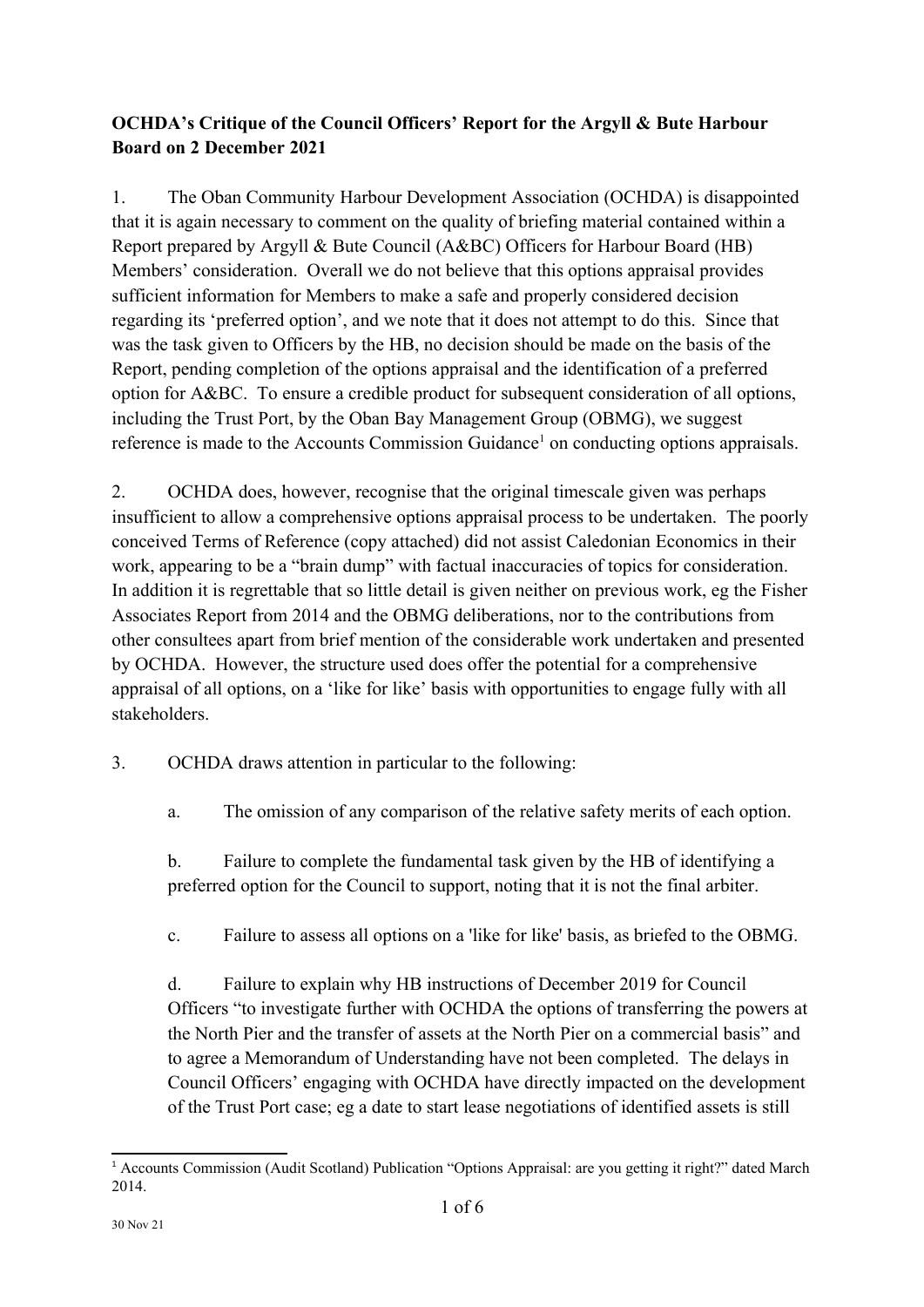awaited, although the issue was first raised in November 2019 (essential to complete the OCHDA business case).

e. The report suggests limited understanding of what a Trust Port is; eg use of the word "private". Transport Scotland<sup>[2](#page-1-0)</sup> state that "Trust ports are independent statutory bodies, governed by their own local legislation and, run by independent boards who manage the assets of the trust for the benefit of stakeholders".

f. Inclusion of significant previous work which should inform discussion is omitted, and attention is drawn to:

(1) Fisher Associates Report of 2014.

(2). The public consultation in 2018 which clearly demonstrated the CMAL/CalMac option was not acceptable. What has changed?

(3) A public meeting also in 2018 at which a Council Officer stated that "We are currently not equipped to actually run a port which has 13,000 vessel movements which are predominantly ferry type movement. So the Council's current position is as stated, ..... a trust port is the better option if we are moving that way". Again, what has changed?

(4) By 2019 vessel movements in the Bay had increased almost three times to 32,000 from 2014 with 67% being traffic to the North Pier and Pontoons and 24% ferry traffic in the peak season<sup>[3](#page-1-1)</sup>. This demonstrates that Harbour management is best exercised from the North Pier as the single point of contact.

g. There is no assessment of the potential economic or social impact of any of the options on any of the stakeholders or communities most affected. The supposed Equalities & Socio-Economic and the Islands Act Impact Assessments which appear to be applied to the Trust Port proposal are, in fact, not completed though the templates have been included. Engagement with the local community in Oban was also inadequate; eg omitting Community Councillors from the consultation.

h. There is no mention of social value<sup>[4](#page-1-2)</sup> or working with stakeholders/ communities to improve services<sup>[5](#page-1-3)</sup>.

<span id="page-1-0"></span><sup>&</sup>lt;sup>2</sup> Transport Scotland Publication "Modern Trust Ports for Scotland: guidance for good governance".

<span id="page-1-1"></span><sup>3</sup> OCHDA Deliverables F5, F6, F7 23 August 2021.

<span id="page-1-2"></span><sup>4</sup> Community Empowerment Act.

<span id="page-1-3"></span><sup>&</sup>lt;sup>5</sup> Best Value: Use of Review and Appraisal.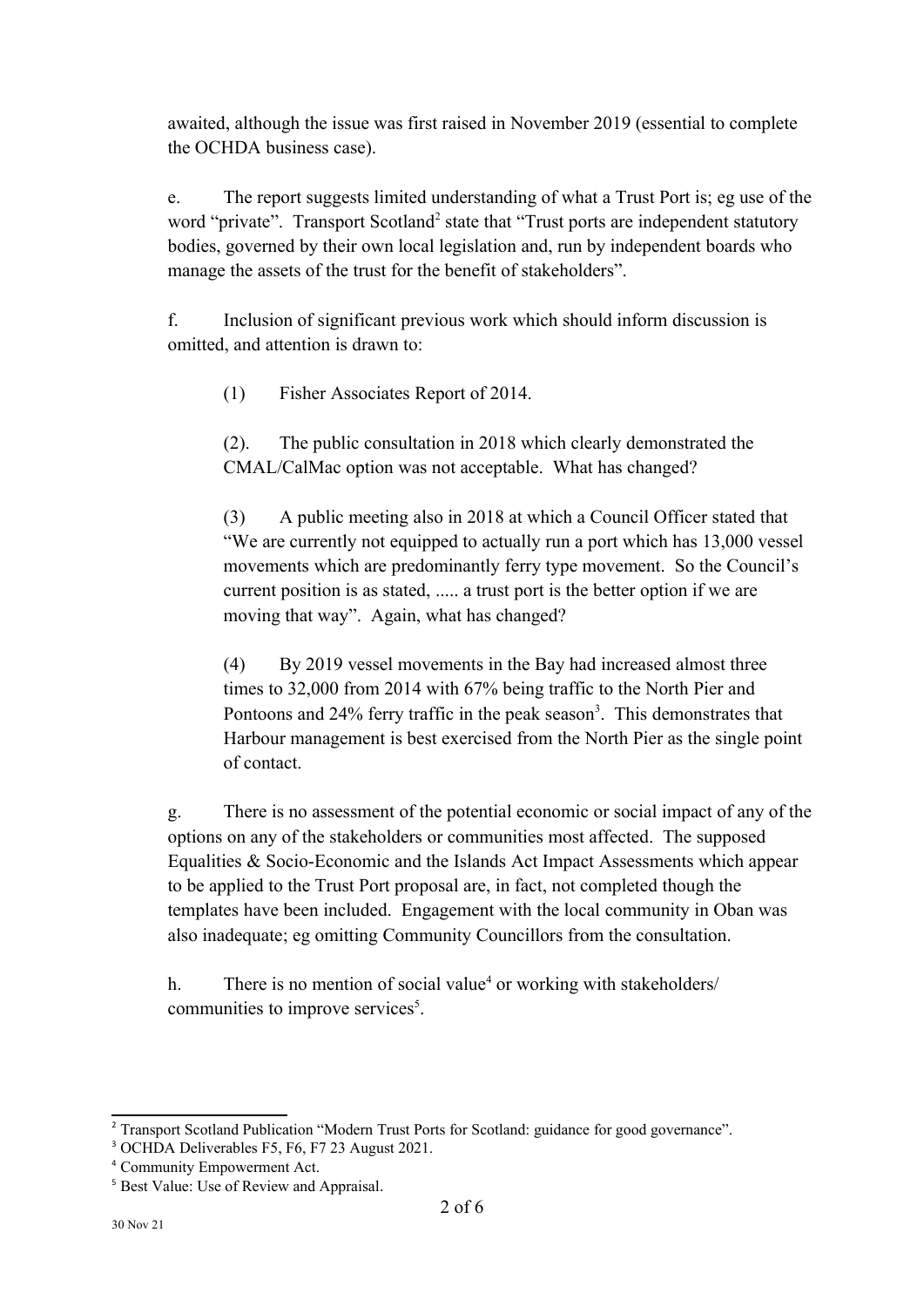4. The work undertaken has exposed the complexity of appraising these options and it requires at least further analysis, with evidence, of:

a. Identification of any safety differential between options;

b. The impact of each option on the key stakeholders/communities (Best Value, Equalities & Socio-Economic and the Islands Act Impact Assessments);

c. Analysis of the business case for each option;

d. Analysis of the business and operational plan for each option including staff numbers and their expertise committed to the proposed Oban Harbour Authority;

e. Critical path analysis to evidence which option could be in place most rapidly;

f. The legal advice on jurisdictions contained within the Report requires clarification to complete a Harbour Order. Assumptions made about the current and future legal processes also need resolution to inform discussion on the speed with which one or other option could be brought into existence.

5. In conclusion, OCHDA respectfully requests that the Harbour Board:

a. Rejects the Report and its recommendations;

b. Requests Council Officers present for Harbour Board consideration, before March 2022, an options appraisal to the Audit Scotland standard covering all options;

c. Requests Council Officers engage with the sponsors of all options, including OCHDA, to assist completion of their respective proposals.

Chair OCHDA

John MacAlister 30 November 2021

Attachment:

1. Options Appraisal Terms of Reference (as issued by A&BC).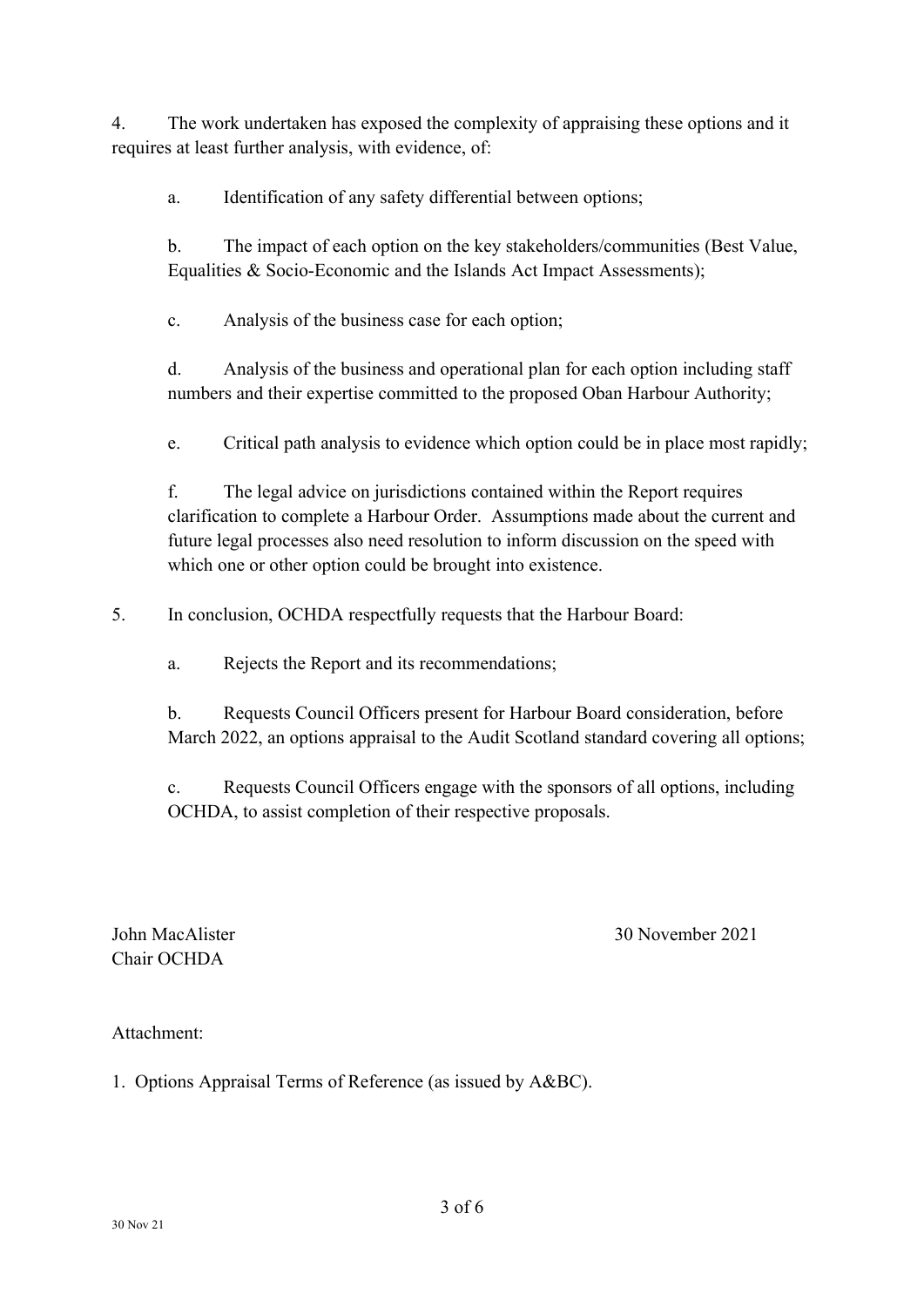### **OPTIONS APPRAISAL TERMS OF REFERENCE**

**(As issued by A&BC)**

### **Services**

The Services to be provided in respect of the agreement are:

### **CONSULTANT SCOPE OF SERVICES**

#### **BACKGROUND**

The Council wish to carry out an appraisal of options and determine a preferred option for the operation and management of Oban Bay.

The Options are:

- 1. continue as at present.
- 2. a Trust Port model to include the transfer of the current Harbour limits around North pier and the transfer or lease of some or all assets.

3. a Trust Port model excluding the transfer of the current Harbour limits around North Pier (wet port).

- 4. CMAL as a unitary Harbour Authority;
- 5. Argyll and Bute Council as a unitary Municipal Port.

**In order to identify the preferred option from the Council's perspective the Consultant will carry out a three stage options appraisal as set out below.**

#### **Stage 1 – fact finding, comprising:**

1. Document review:

a. records of meetings and reports to date, including information prepared presented by OCHDA in support of their proposals;

b. information on the 2018 CMAL proposals to become the Harbour Authority including why there was public concern over this option;

c. business plan for North Pier developments and other Council initiatives at Oban waterfront;

2. interview stakeholders (roughly one hour phone interview with each):

- a. CMAL;
- b. CalMac;
- c. OCHDA;
- d. NLB;
- e. Transport Scotland;

f. stakeholders in island communities (likely to be community councils or representative groups on Tiree, Coll, Lismore, Kerrera and Mull).

## **Stage 2 – Analysis of the information gathered under the four headings described earlier as follows:**

1. Best Value and Strategic Fit: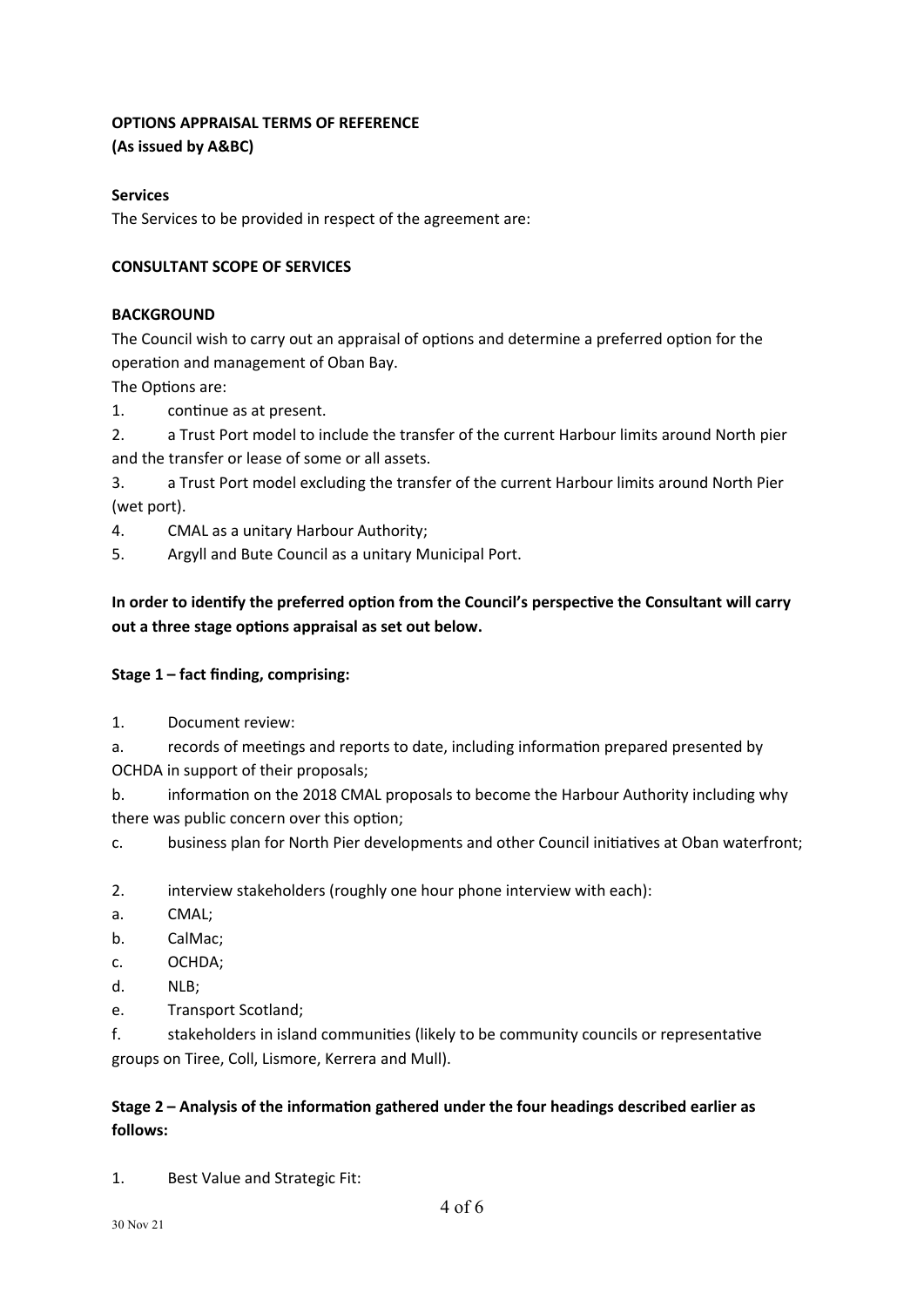a. commentary (and where possible quantifying with reference to the original North Pier and Transit Berth business cases) future benefits (social, economic, financial) of the Council control/ownership of the North Pier assets;

b. proposals for valuing the North Pier assets in a hypothetical asset transfer (lease or sale) scenario.

2. Islands Impact Assessment:

a. an initial (high level) Islands Community Impact Assessment of the creation of the single Harbour Authority on the island communities;

b. this will highlight where the options might differ in terms of their island impacts, or where the impact on individual islands might differ;

c. the purpose of this exercise is to form a sound assessment framework which could be built once a preferred option is known and detailed implementation proposals are being developed.

3. Structural Advantages:

a. a summary of the key features, strengths and weaknesses of each option in terms of, for example, operational flexibility, ability to raise capital and apply surpluses to specific uses, transparency, accountability;

b. VAT rules for shipping, marine and harbour operations are complex. We suggest that the Council consults its own VAT advisers to confirm any VAT implications of the options under consideration.

4. Pathway to Implementation:

a. OCHDA are working on a business and operational plan for a Trust Port (Options 2 and 3), CMAL has previously done some work on an operating plan (for Option 4), and likewise the Council has given thought to the practicalities of delivering Option 5;

b. we will review each of these (on paper so far as they exist, and during the stakeholder interviews), comparing and contrasting them where possible in terms of:

i. stage of development and completeness;

ii. implementation timescales;

iii. development and implementation uncertainties and risks;

iv. financial analysis and underlying assumptions (tonnage, vessel movements, costs and revenues);

c. to increase confidence in the financial and operational forecasts, we suggest benchmarking the plans against published data from a selection of comparable Scottish trust port authorities;